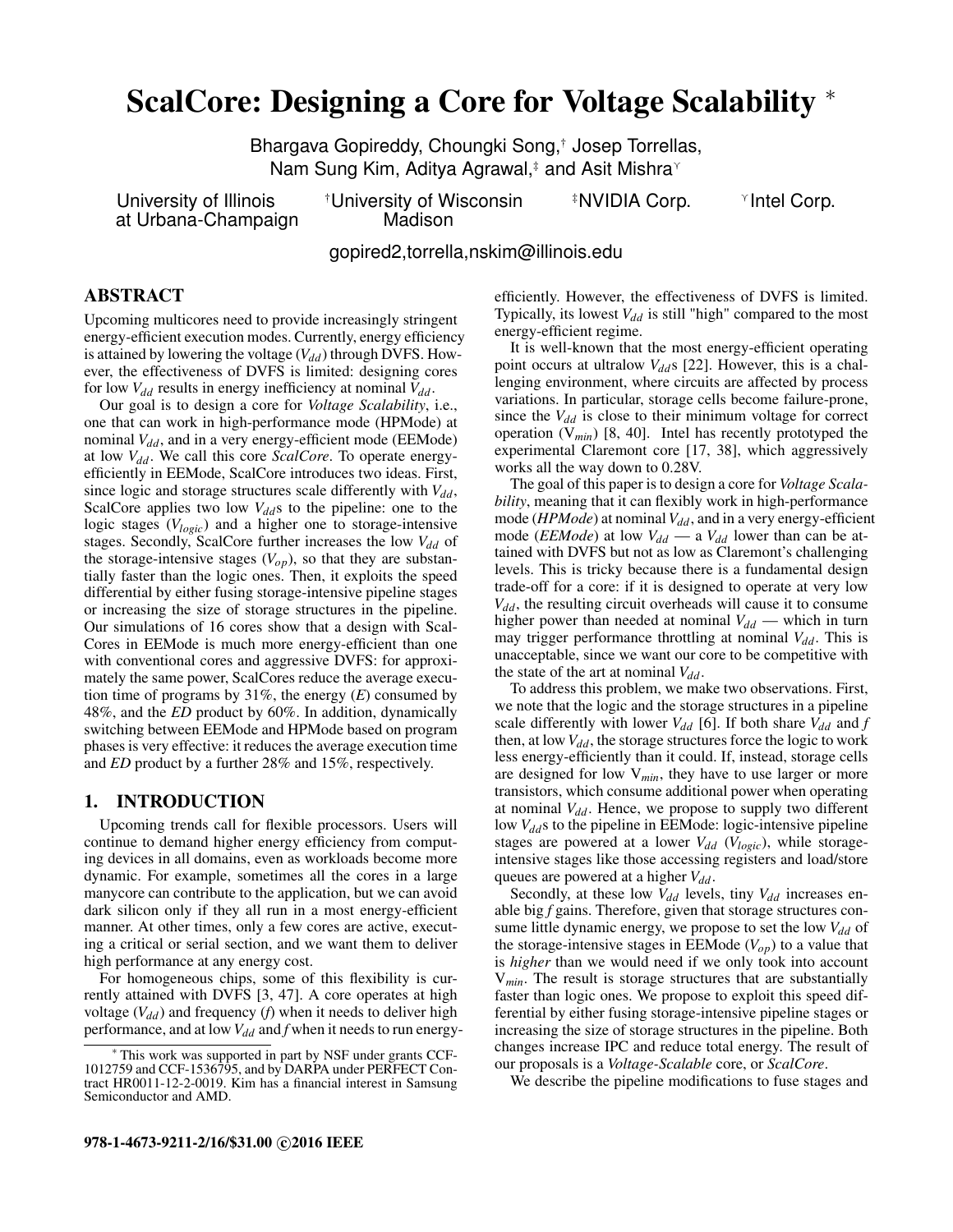to increase storage structure sizes. The resulting pipeline is kept relatively simple as it has a single *f*, and operates very energy-efficiently in EEMode. In HPMode, we disable the dual *V*<sup>*dds*</sup>, fused stages, and larger structures, recreating a plain out-of-order core optimized for high performance.

We use simulations of 16 cores to show that a design with ScalCores in EEMode is much more energy-efficient than one with conventional cores and aggressive DVFS: for approximately the same power, ScalCores reduce the average execution time of programs by 31%, the energy (*E*) consumed by 48%, and the *ED* product by 60%. In addition, dynamically switching between EEMode and HPMode based on program phases is very effective: it reduces the average execution time and *ED* product by a further 28% and 15%, respectively, over running in EEMode all the time.

The main contributions of this paper are: (1) the design of a voltage-scalable core based on our two observations, (2) pipeline changes to exploit the faster storage, and (3) evaluation of ScalCore and comparison to aggressive DVFS.

# 2. MOTIVATION

# 2.1 The Need for Voltage Scalability

In this paper, we consider a high-performance, power constrained large manycore of the future, e.g. targeting cloud servers and high-performance computing. In such environments, users will continue to demand increasing energy efficiency while, at the same time, requiring different execution modes. Sometimes, a program will be highly parallel. In this case, we will attain highest performance by enlisting all the cores in the manycore — as long as they run very energy-efficiently to avoid dark silicon. At other times, only a few cores will be able to run, as they execute mostly-serial sections. In this case, they will run with the highest performance, taking all the power budget of the chip.

Currently, there are two main approaches to address this conundrum: heterogeneity and DVFS. With heterogeneity, the chip contains some cores designed for energy efficiency and some for high performance. In the example above, the former would be used in the parallel section, while the latter in the mostly-serial one. The unused cores are power gated. An example of this approach is ARM's big.LITTLE [12].

While this approach is useful, it is suboptimal. First, the partition between the two types of cores in the chip is fixed, and may not be the best one for a given application. Second, there is always a fraction of the chip area that is unused — in a big-little pair, either the area of the big core or that of the little one (which can be  $\approx 30\%$  of the big core's area [44]). Finally, changing regimes involves migrating state, which has a performance overhead — e.g.,  $\approx 20 \mu s$  [7].

DVFS [3, 47] uses cores of a single type and changes their  $V_{dd}$  and  $f$  values (and active core count) depending of the regime. However, this approach is also suboptimal. First, logic and storage structures scale differently with *Vdd* [6]. Hence, either at the high- $V_{dd}$  or low- $V_{dd}$  end, either the logic or the storage structures function suboptimaly. Note that this is not fully solved by providing one *Vdd* domain for the core and one for the caches: the core pipeline still has both logic and storage structures. The second reason for suboptimality is that the lowest *Vdd* with DVFS is still "high" compared to the most energy-efficient regime.

Such regime is at significantly-lower  $V_{dd}$ s [5, 8, 27]. In this regime, Intel has prototyped the Claremont processor, which supports  $V_{dd}$  scaling all the way to 0.28V [17, 38]. Core and caches are in two different  $V_{dd}$  domains. However, a core designed to operate at such ultralow *Vdd* needs to employ various circuit-level techniques that increase the area and, when the core operates at nominal  $V_{dd}$ , induce higher energy consumption.

This paper goes deeper into the general DVFS approach. Our goal is to design a core that scales  $V_{dd}$  to values lower than conventional DVFS — but not as low as Claremont, to minimize design complexity, area cost, and power overhead at nominal *Vdd*. Such power overhead is unacceptable because it may trigger performance throttling, and makes the core non-competitive in HPMode. Note that our goal is not to compare the heterogeneity and DVFS approaches. Comparing our design to a heterogeneous one is outside our scope.

## 2.2 Logic and Storage Structures in the Pipeline

A pipeline contains multiple storage structures, such as the register file, load/store queue, or ROB. In general, these structures are built with static cells, which become failureprone as the *Vdd* goes below a value called V*min* [8, 40]. There is a fundamental tradeoff between V*min* and cell size: if we want a lower V*min*, we need a cell with more transistors, with larger transistors, or FinFETs with more fins [23]. Hence, memory cells designed for lower V*min* consume higher power and energy when operating at nominal *Vdd*.

This problem worsens for the storage structures used in the pipeline because they are heavily multi-ported. In this case, more transistors are connected to the cross-coupled inverters that form the core of the storage cell. The resulting higher loading effect on the cross-coupled inverters makes the cell more sensitive to process variations [13, 22, 49]. Consequently, we need to increase the cell size, which increases its consumption at nominal *Vdd*.

Since our goal is to keep the processor competitive at high *Vdd* operation, this is an unacceptable tradeoff. For example, Zhao et al. [49] show that going from a 1-fin 8T cell to a 2-fin 8T cell increases the leakage current by  $\approx$ 20%. Moreover, our Spice simulations show that increasing the number of fins from 1 to 2 causes the 8T cell to consume 21% more power at nominal *Vdd*. This is shown in Figure 1, which plots the energy of 1-fin 8T and 2-fin 8T cells for different *Vdd*s normalized to 1-fin 8T at the nominal *Vdd* of 0.9V. The figure corresponds to 22nm and an activity factor of 1. Overall, since we want the storage cells in the pipeline storage structures to be competitive at high  $V_{dd}$ , we propose to use finFET-based cells with a single fin.

As we lower the  $V_{dd}$ , both logic and storage structures in the pipeline become slower. However, logic and storage structures scale differently [6]. This is shown in Figure 2, which we generate with Spice simulations of 22nm technology. The figure shows the increase in delay for a chain of FO4 inverters (*LogicDelay*) and for an 8T register-file bank (*SRAMDelay*) as *Vdd* decreases. The delay is the same and normalized to 1 at nominal *Vdd*. This plot includes the effect of random dopant fluctuation based on ITRS [14]. We see that storage structures become relatively slower. This is in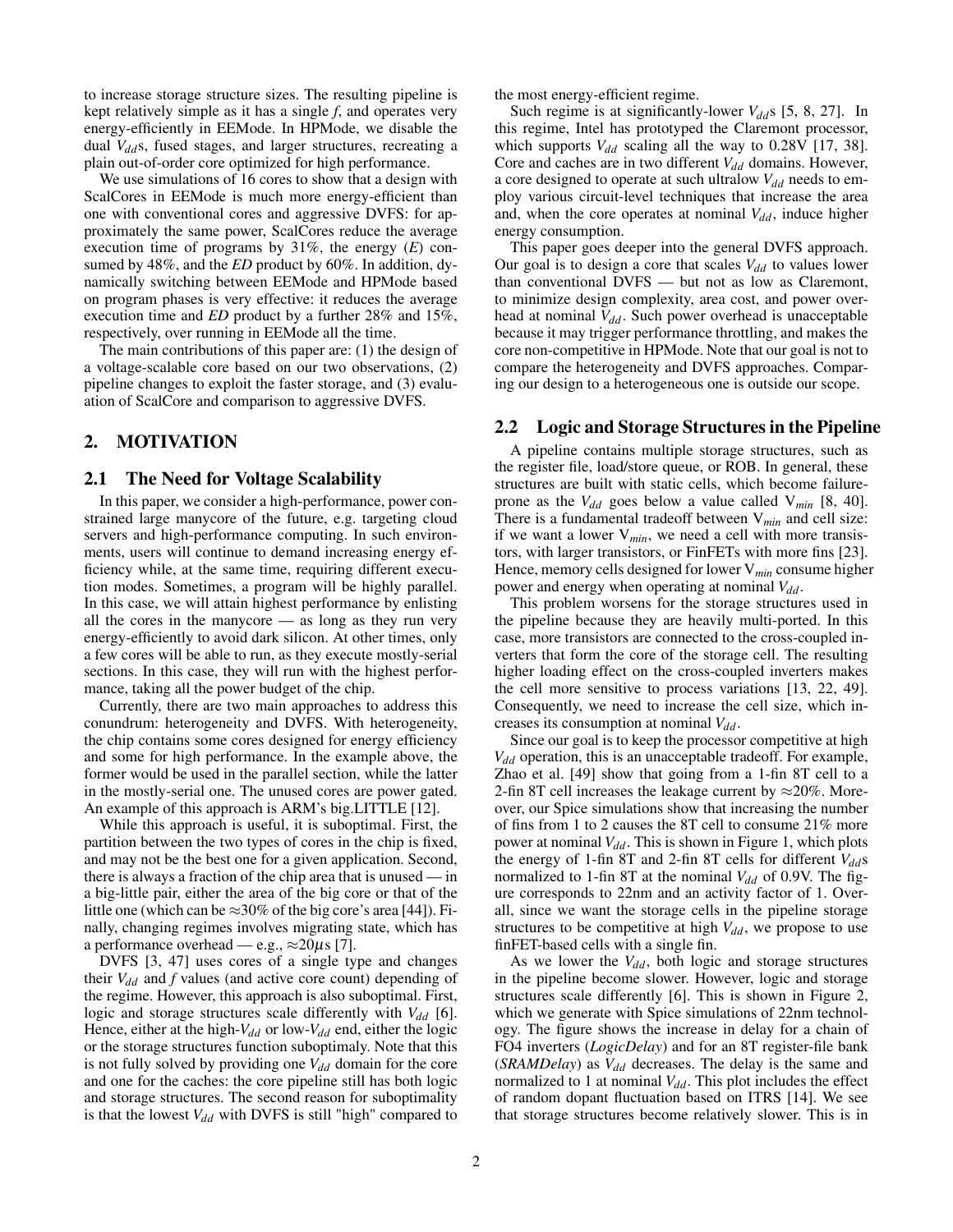

Figure 1: Effect of the number of fins in the FinFETs of the 8T cell on energy consumption for different *Vdd*s.

line with the observation made by [43].

In related work, Dreslinski et al. [9] characterized the energy consumption of cores and caches at near-threshold voltage, and found that the energy-optimal *Vdd* for caches makes them 2-4x faster than the cores. We go beyond and exploit the different behavior of logic and storage structures *within the pipeline*.



Figure 2: Increase in delay for logic and storage structures in the pipeline as we decrease *Vdd*.

# 3. ScalCore CONCEPT

# 3.1 Main Ideas

Our goal is to design a core for *Voltage Scalability*, which means that it can flexibly work in a high-performance mode  $(HPMode)$  at nominal  $V_{dd}$ , and in a very energy-efficient mode (*EEMode*) at low *Vdd*. The low *Vdd* is the lowest that can be sustained by the logic structures in the pipeline (but not the storage ones) before their performance becomes substantially degraded — and without requiring changes to basic circuit structures, or changes to transistor size or doping that can hurt the operation at nominal *Vdd*. To attain our goal, we rely on three ideas: (i) provide separate low  $V_{dd}$ s in the pipeline for logic and storage structures, (ii) further increase the low  $V_{dd}$  for the storage structures, and (iii) leverage the higher speed of the storage structures in the pipeline.

## *3.1.1 Two Low Vdds in Pipeline: Logic & Storage*

Designing storage cells to work at very low *Vdd* results in power inefficiency at nominal *Vdd*. Hence, we propose to modify the core to feed two  $V_{dd}$ s to the pipeline in EEMode: (1) logic structures are powered at a very low  $V_{dd}$  that still enables them to perform acceptably  $(V_{logic})$ ; and (2) storage structures such as the register file and load/store queue are connected to a  $V_{dd}$  that is higher than  $V_{logic}$  (and at least as high as their V*min*). With this design, the core operates with high energy-efficiency. Moreover, when we do not want to operate in EEMode, we apply a higher, equal *Vdd* level to both logic and storage structures.

To determine the  $V_{dd}$ s, we proceed as follows. We take a four-issue out-of-order core (more details in Section 7) and use McPAT's [25] high-performance process at 22nm to determine its f*nom* at the nominal *Vdd* of 0.9V. Such f*nom* is ≈3.5GHz. Starting from this point, we use our Spice simulations of Figure 2 to generate the  $V_{dd}$ -*f* scalability curves for logic and storage structures. We then adjust these curves with the effects of systematic process variations, using VAR-IUS [20] with the systematic variation values of EnergySmart [21]. The resulting  $V_{dd}$ -f curves are shown in Figure 3.



Figure 3: *Vdd*-*f* curves for logic and storage structures.

To pick *Vlogic*, we observe that the logic delay curve in Figure 2 has a knee at  $V_{dd} \approx 0.5V$ . Going below such value results in increasingly slower structures, which would cause the program to run substantially slower and consume substantially more leakage energy. This observation is consistent with the data in Kaul et al. [22]. Hence, in Figure 3, we set  $V_{logic}$ =0.5V, which corresponds to  $f_{logic} \approx 600 MHz$ .

To find the *Vmin* of the storage structures, we argue that upcoming storage cells are likely to be aggressively designed for energy efficiency, and hence for low *Vmin*. For example, Intel has attained SRAMs with *Vmin*=0.6V in 22nm [18] and 14nm [19]. Hence, we set *Vmin*=0.60V, which in Figure 3 corresponds to *fmin* ≈900MHz. This operating point  ${V_{dd}} = 0.60V, f = 900MHz$  is the *lowest point* that we assume can be reached with conventional DVFS with a single *Vdd* domain for the whole pipeline. While the *Vdd* looks aggressively low by today's standards, we think it is plausible, given the need for energy efficiency in upcoming designs.

## *3.1.2 Further Increase Vdd for the Storage Structures*

We can improve the energy efficiency of the EEMode if we consider the following traits of the EEMode regime:

• While the storage structures need a higher *Vdd* than the logic ones for safe operation ( $V_{min} > V_{logic}$ ), the storage structures at*Vmin* can in fact operate faster than the logic structures at *Vlogic* [6, 36]. This is seen in Figure 3.

• At this range of  $V_{dd}$ s, a small increase in  $V_{dd}$  provides a significant boost to the operating *f*.

• For storage structures at these low  $V_{dd}$ s, the dominant component of power consumption is leakage.

These observations suggest that, in EEMode, a small further increase in the  $V_{dd}$  of the storage structures can make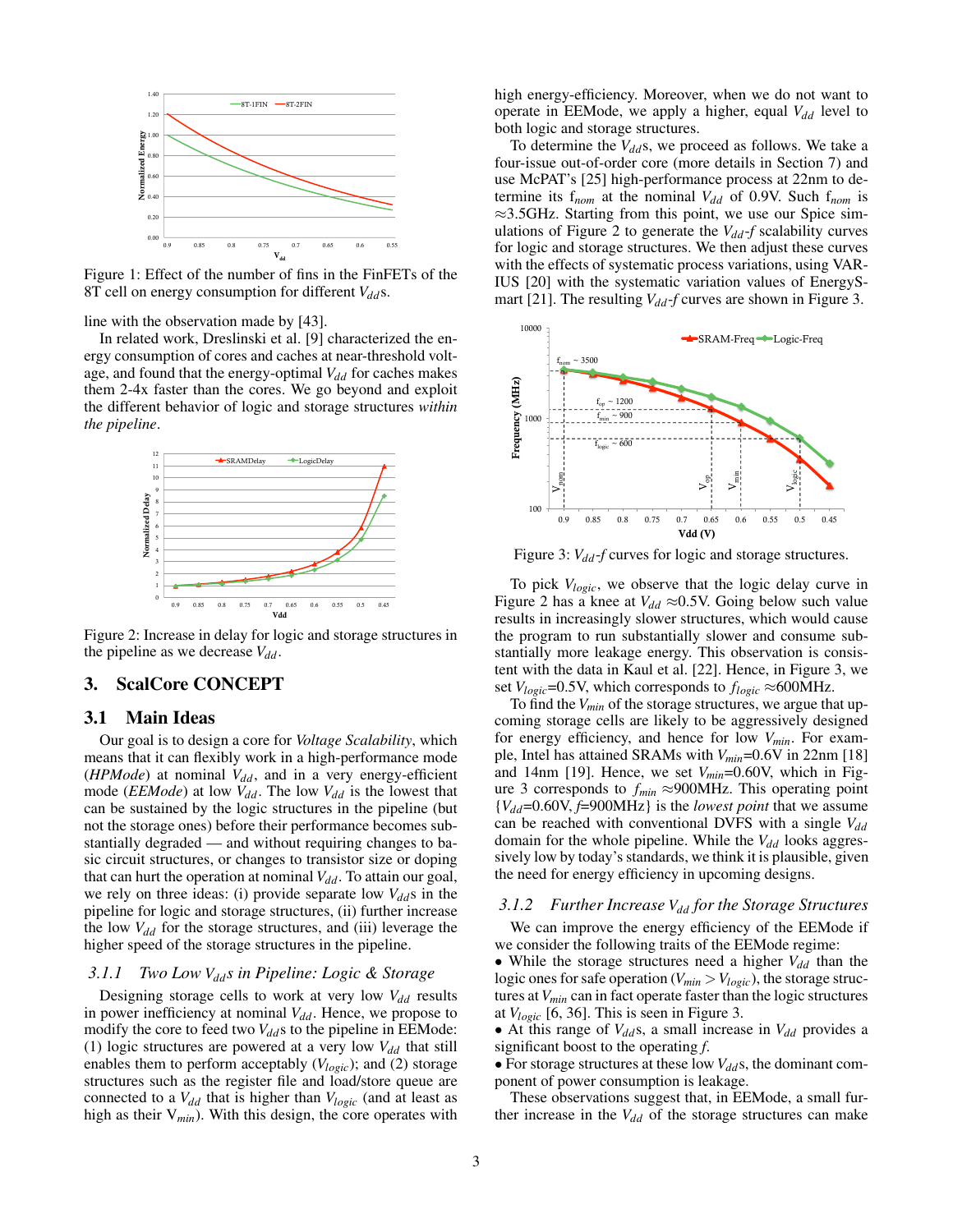

Figure 4: Pipeline of an out-of-order processor with the main storage structures.

them significantly faster, while consuming only a little more power. A higher  $V_{dd}$  increases the dynamic power comparatively more than the static power. However, since the dynamic power of storage structures in EEMode is small, the overall power will increase little.

Hence, we propose *ScalCore* as a core where, in EEMode, the  $V_{dd}$  of the storage structures is set to a voltage  $V_{op}$  that is higher than  $V_{min}$ . Specifically, we set  $V_{op} > V_{min}$  such that storage structures can operate at 2x the *f* of the logic structures (which use *Vlogic*). This is shown in Figure 3, where *V*<sup>*op*</sup> ≈0.65V and *f*<sup>*op*</sup> ≈1200MHz.

By setting the storage structures to  $V_{op}$  rather than  $V_{min}$ , we will improve the IPC of the cores. The resulting lower execution time of the applications in turn reduces the leakage energy — not only of the cores, but also of the caches. This reduction more than compensates the small increase in dynamic energy in the storage structures induced by going from  $V_{min}$  to  $V_{op}$ .

## *3.1.3 Leverage the Higher Speed of Storage*

Finally, we exploit that storage structures are faster than logic ones in ScalCore's EEMode in one of two ways:

• Without changing the core's *f*, we fuse two consecutive pipeline stages that are dominated by storage structures into one. This reduces pipeline depth and improves the IPC.

• Without changing the core's *f*, we enable more entries in critical storage structures in the pipeline, consuming some of the available time slack. This increases the exploitable ILP and memory-level parallelism (MLP), and improves the IPC.

In either case, in EEMode, all the stages of the ScalCore pipeline cycle at the same *f*. This keeps the pipeline relatively simple. Outside EEMode, we disable the fusing of pipeline stages and the larger storage structures, and use a single *Vdd*. The core becomes a plain out-of-order core optimized for high performance. It can use conventional DVFS (with a single  $V_{dd}$  in the pipeline) to vary its operating point.

Overall, ScalCore can flexibly deliver high performance in HPMode and high energy efficiency in EEMode. However, we need to carefully select which pipeline stages to fuse and which structures to resize.

## 3.2 Analysis of Pipeline Stages

We analyze the pipeline stages that have storage structures to identify opportunities to improve EEMode operation. At low *Vdd*, Dreslinski et al. [9] showed that operating the L1 caches at a higher *Vdd* than the core delivers energy efficiency. This same approach was used in Claremont [17, 38]. Hence, all of our low- $V_{dd}$  designs (including the baseline) operate the L1 caches at *Vop* by default. With ScalCore, we go beyond and use two *Vdd* domains in the pipeline.

Figure 4 shows the pipeline of an out-of-order processor and identifies the main storage structures. They are the register file, allocation structures, load/store unit (LSU), ROB, and branch predictor. We now analyze each of these structures for possible enhancements when we operate them at *Vop*. The enhancements can consist of either fusing stages or increasing the size of structures. The implementation is discussed in Section 4.

#### *3.2.1 Register File*

The critical path of a register file access in a pipelined design consists of two steps. In the first step, the operands are read from the data array into a buffer; in the second step, they are delivered to the execution units. This process takes at least two cycles in a typical high-frequency design [11]. By operating at *Vop* in EEMode, we can enhance the register file in one of two ways: either reducing its access latency in cycles or increasing its size.

In the first case, we operate the two steps of a register file access at twice the speed, and fuse them into a single cycle. In the second case, we increase the size of the physical register file without changing the two cycles of access time.

#### *3.2.2 Allocation Structures*

The allocation step primarily involves register renaming and instruction dispatch. A detailed analysis of the critical path in renaming is performed by Palacharla et al. [33]. The authors found that the critical path in rename consists of reading the current mappings of the source registers in the Register Alias Table (RAT), followed by updating the mappings of the destination registers in the RAT. The dependence check among the registers currently being renamed is not in the critical path, and is implemented using low-power transistors, which reduces the dynamic power. Also, the design of the RAT is similar to the register file. Hence, we operate the rename unit at  $V_{op}$  in EEMode.

The rename delay in an out-of-order core is proportional to the core's width. In a very wide core, the rename opera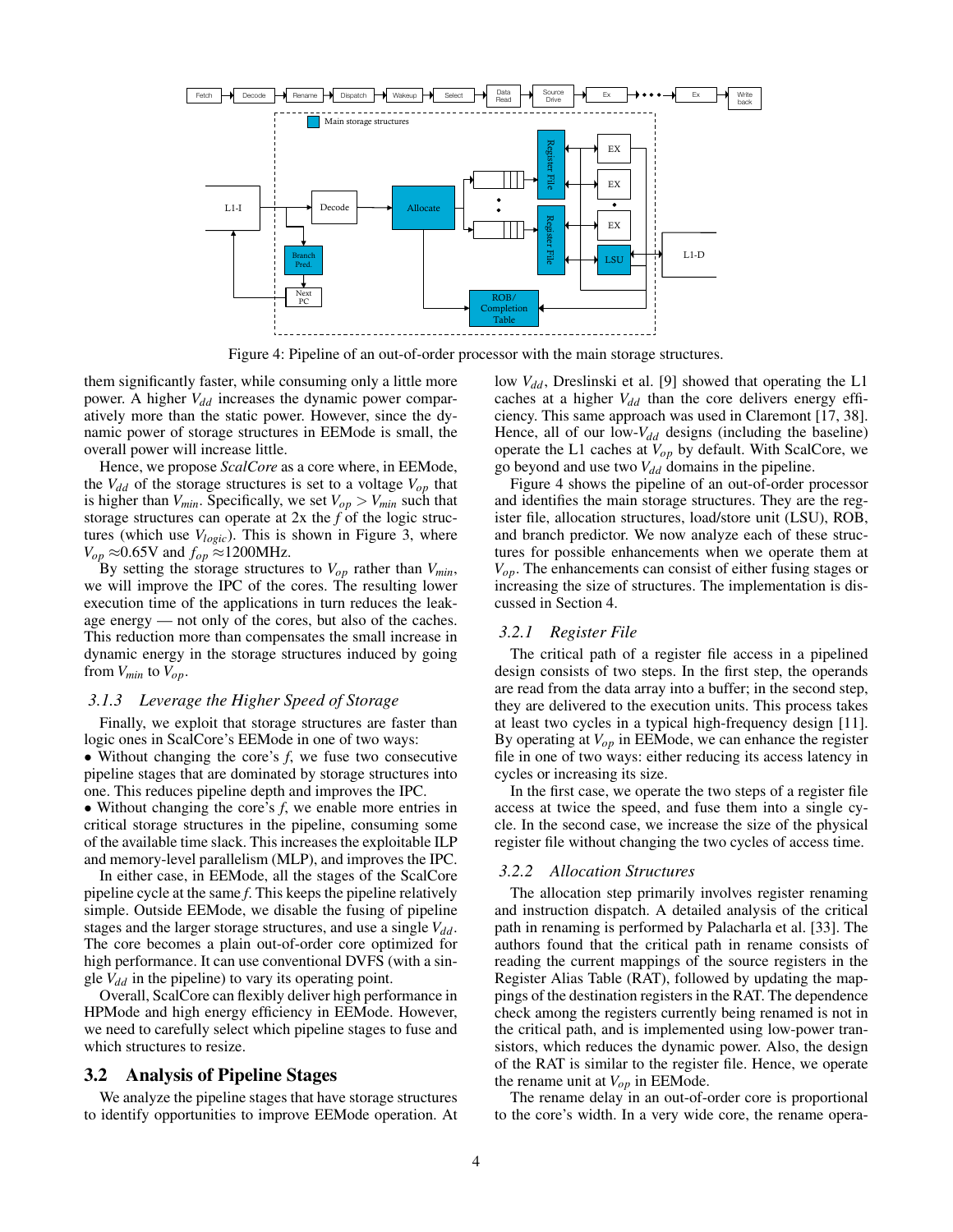tion may take more than one cycle. However, for a core width of four like ours, renaming in a baseline design can be completed in a single cycle. Hence, in ScalCore, we can combine the rename and dispatch stages and fuse them into one cycle operating at *Vop*. Since the dynamic power consumption of the dispatch unit is low [39], the increase in  $V_{dd}$  to  $V_{op}$  has only a small effect. We do not change the size of the rename unit because we find that it does not have a critical resource whose size can be increased to improve performance.

#### *3.2.3 Load/Store Unit (LSU)*

At a high level, the LSU consists of two stages, each taking one cycle. The first stage performs address generation, and the second one memory disambiguation. Also, in parallel to the disambiguation, store instructions write values to the store buffer. The load/store queue in the LSU contains in-flight memory instructions and maintains the ordering between instructions.

Since the LSU takes two cycles and also has a resource (load/store queue) whose size can be increased, as we operate the LSU at *Vop*, we can do one of two things: either we fuse the two stages to reduce the latency to one cycle, or we increase the load/store queue size. When we fuse the two stages, stores write to the store buffer in half of a cycle. When we increase the load/store queue size, we also increase the store buffer size. Note that increasing the size of the load- /store queue requires extra care, since it uses CAM structures to perform memory disambiguation (Section 4.1.2).

#### *3.2.4 ROB*

We consider a merged register file-based renaming scheme as described in [11]. The ROB only acts as a completion table, keeping track of the in-flight instructions. The entries in the ROB are reserved on instruction dispatch and are freed on commit. The commit process in HPMode takes only one cycle. Hence, there is no obvious opportunity to reduce the latency in EEMode. However, we modify the size of the ROB in EEmode to enable more in-flight instructions. This allows us to exploit more ILP or MLP, based on the application.

The dynamic power of the ROB itself is low [39]. Hence the increase of the  $V_{dd}$  to  $V_{op}$  causes a modest increase in dynamic energy.

#### *3.2.5 Branch Predictor*

Branch prediction in modern processors consists of a fast BTB to provide prediction in a single cycle, which is backedup with a more complex and accurate branch predictor with a longer latency. In our baseline design, we have a tournament predictor with a total size of 48K entries and a BTB of 2K entries. Although the BTB is structurally similar to a register file or cache, there is no obvious opportunity to further reduce its latency. While it is possible to take advantage of the faster operation at *Vop* by using a fancier branch prediction, it is out of this paper's scope. Also, by simply increasing structure sizes, the expected improvement in IPC is small, considering the high baseline size [2, 10]. Hence, we do not optimize the branch predictor.

# 3.3 Summary

Based on the above analysis, Table 1 lists the pipeline structures that can be enhanced by ScalCore in EEMode, and the enhancement options. Note that a given structure cannot both run faster and be bigger at the same time. Outside EEMode, all structures are operated at the same *Vdd*, and at their baseline speed and size.

| Structure         | Faster | Bigger |
|-------------------|--------|--------|
| Register File     |        |        |
| Allocation Struc. |        |        |
| Load Store Unit   |        |        |
| <b>ROB</b>        |        |        |
| Branch Pred.      |        |        |
|                   |        |        |

Table 1: Enhancements considered for different structures.

## 4. ScalCore DESIGN

To support the enhancements in Table 1, ScalCore requires some changes over conventional processors. We classify them into microarchitectural changes in the datapath and controlpath, and circuit changes. We consider each in turn.

# 4.1 Datapath Microarchitectural Changes

#### *4.1.1 Reduction in Latency*

Fusing two consecutive pipeline stages in EEMode is accomplished by transforming the latch that sits in between them into a transparent (or flow-through) latch [16, 42]. This is done by ORing the clock to the latch with an Enable Flowthrough signal. When the signal is set to logic one, the latch is transparent.

The logic design is shown in Figure 5a. In HPMode (upper chart), Stages 2a and 2b take one cycle each, and operate at nominal voltage (*Vnom*) like the other stages. The Enable Flow-through bit in the OR gate is set to logic zero. This causes the latch to be controlled by the clock.

In EEMode (lower chart), Stages 2a and 2b are fused together to execute in a single cycle. The Enable Flow-through bit is set to logic one, which makes the latch transparent. In addition, Stages 2a and 2b operate at *Vop*, which is higher than the *Vlogic* used in Stages 1 and 3.

This OR gate is added to the latches connecting the pairs of stages to be fused: (i) the two stages of a register file access, (ii) rename and dispatch, and (iii) the two stages in the LSU. Designs based on flip-flops can be modified in a similar manner, by providing a bypass path that is enabled in EEMode.

#### *4.1.2 Bigger Structures*

The size of a storage structure in ScalCore is increased by enabling an additional array with transmission gates. This general approach was proposed by Buyuktosunoglu et al. [4] for issue queues. By toggling the input to the transmission gates, we can easily enable or disable the new array. Figure 5b shows an example of a structure with an original array (Array 0), and an additional one (Array 1) connected with transmission gates. In HPMode (left chart), the transmission gates disable Array 1, while Array 0 operates at *Vnom*. In EEMode (right chart), the transmission gates enable Array 1. Both arrays are active and run at *Vop*.

With this design, the register file, load/store queue, store buffer, and ROB can use more entries in EEMode than in HP-Mode. CACTI analysis [30] shows that, at the higher *Vop*, we could increase the structure sizes substantially and still meet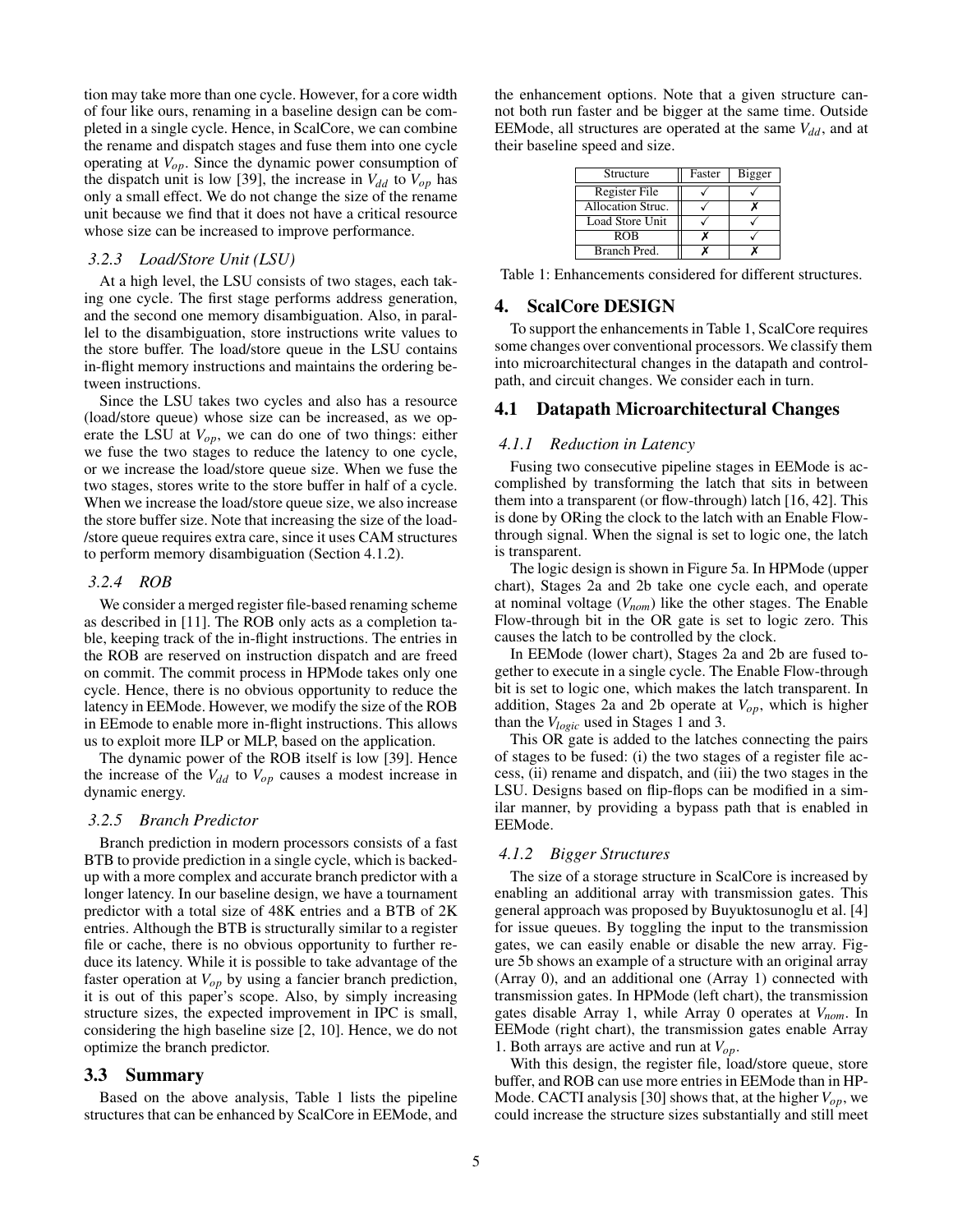

(a) Fusing pipeline stages using a flow-through latch.

(b) Increasing the size with transmission gates.

Figure 5: Datapath changes in ScalCore. The shaded components are disabled.

the cycle time. However, very large structures incur area and leakage overheads, and are hard to use cost-effectively. As we will see, a possible design is to increase the size of these structures by 50% in EEMode.

We make special arrangements for the load/store queue, since it uses CAM structures to perform memory disambiguation. Specifically, to reduce complexity, ScalCore uses a segmented load/store queue [34] with two segments. In HP-Mode, only one segment is active and the other is power gated. Hence, the delay and power in HPMode are not impacted. In EEMode, both segments are active and are sequentially searched on a request. Since the segments operate at *Vop*, both segments are searched in a single cycle.

In EEMode, the dynamic power of the load/store queue increases only for the searches that overflow into the second segment. Also, techniques like low-swing, selective precharge of search line/matchline reduce the dynamic power of CAM by more than 50%, with no delay impact over a conventional design [32]. By using such techniques, the dynamic power component becomes small even in the baseline. Hence, the increase in load/store queue size causes only a small increase in the dynamic energy.

# 4.2 Controlpath Microarchitectural Changes

## *4.2.1 Reduction in Latency*

Reducing the latency of some operations has an impact on the scheduling of various tasks in the pipeline. So, we need to modify the control logic responsible for those tasks. Specifically, in EEMode, by reducing the register file read latency (which includes the source drive of operands) from two to one cycle, the execution units receive operands in one cycle, and hence can begin execution one cycle earlier. In addition, as the execution finishes a cycle earlier, the dependent instructions can be woken up and scheduled earlier. Hence, the execution schedule time and the generation of the wakeup signal need to be updated based on the mode of operation. Similarly, to enable the speculative issue of load-dependent instructions, the issue logic should be updated with the new latency of the LSU.

Reducing the latency of the allocation operation does not have an obvious direct impact on the scheduling of tasks. The process of renaming and dispatching instructions in order can proceed in the same manner in both modes.

Therefore, the only controlpath modifications required are to ensure that the part of the issue-queue state machine responsible for generating ready signals accurately reflects the mode of operation. The issue queue already contains functionality to generate the wakeup signal at different times based on the latency of the functional unit (e.g., ADD vs. DIV) [11]. Hence, by modifying the counters used for this process, we ensure correct scheduling in both HPMode and EEMode.

#### *4.2.2 Bigger Structures*

The availability of a bigger resource should be conveyed to its corresponding resource manager to enable its usage. In EEMode, the sizes of the register file, load/store queue, store buffer, and ROB are higher. To benefit from the bigger physical register file, the list of free registers in the rename unit must be updated. The list of free registers is typically maintained as a circular buffer with head and tail pointers, which can be resized based on the mode of operation.

The dispatch unit is responsible for checking various execution resources and stall in case of unavailability. It maintains counters for the availability of each resource. To indicate the sizes of the current ROB, load/store queue, and store buffer, we just need to update these counters based on the mode of operation. Overall, therefore, the changes required in the controlpath for bigger structures involve reconfiguring the counters in the rename and dispatch stages.

Table 2 summarizes the microarchitectural changes.

| Component   | <b>Reduced Latency</b>                    | Bigger Size                                |
|-------------|-------------------------------------------|--------------------------------------------|
| Datapath    | Gated clocks for trans-<br>parent latches | Transmission gates to<br>resize structures |
| Controlpath | Programmable<br>coun-<br>ters for latency | Programmable coun-<br>ters for size        |

Table 2: Microarchitectural changes in ScalCore.

# 4.3 Circuit Changes

The circuit changes involve supporting dual voltage rails and level converters.

#### *4.3.1 Dual Voltage Rails*

In ScalCore, each pipeline stage is connected to one of two *Vdd* rails, as shown in Figure 6. All the storage-intensive stages are connected to one rail. They are the two stages of register file access, the rename stage, the dispatch stage, the two stages of LSU access, and the commit stage. The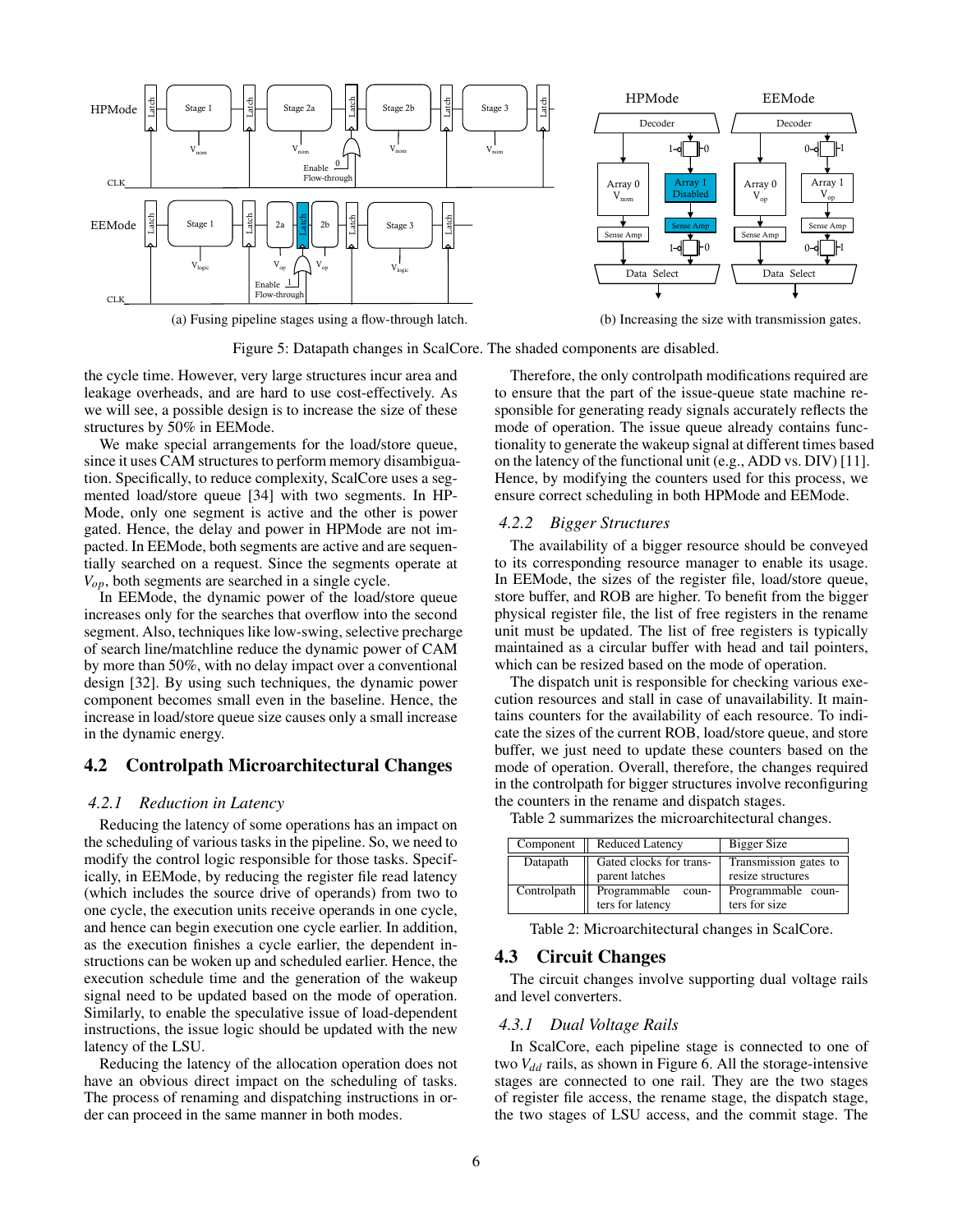other stages are connected to the other rail. Each rail is set to the required *Vdd* level, based on the mode of operation. In EEMode, the storage-intensive stages receive *Vop*, while the rest receive *Vlogic*; outside EEMode, both rails supply the same voltage.



Figure 6: ScalCore pipeline with dual voltage rails.

These storage-intensive stages share the  $V_{dd}$  domain with the L1 caches which, as indicated in Section 3.2, also operate at *Vop* in EEMode. As a result, there is no need to add any additional voltage regulator in ScalCore over the baseline design. Note that the L1 caches are laid out together with the pipeline in current designs.

#### *4.3.2 Level Converters*

All the stages in ScalCore always operate at a common *f*. This simplifies the design by avoiding multiple clock trees and synchronization overhead across stages. However, consecutive pipeline stages may operate at different *Vdd* levels in EEMode. Hence, a level converter is required on the boundary between a stage at *Vlogic* and one at *Vop*, to provide full swing input to the higher  $V_{op}$  domain. Note that the difference in  $V_{dd}$  levels is only 150mV.

Level converters can be designed as part of the latches or flip-flops that separate the stages (Figure 6). The design of a level converter is shown in Figure 7. It is based on [15], where pulsed half-latch level converting flip-flops are shown to be efficient, both in area and in energy-delay, compared to asynchronous level conversion in a dual-*Vdd* system.



Figure 7: Level converter for up-conversion.

## 5. IMPLEMENTATION CONSIDERATIONS

This section considers three implementation issues: the transition between modes, a summary of ScalCore overheads, and a comparison to Intel Claremont.

## 5.1 Transition Between Modes

In highly-parallel sections, all the cores in a large manycore are powered-on and run in EEMode. In sections with little parallelism, only a few cores are powered-on and run in HPMode, using all the power budget of the chip. While in HPMode, ScalCore can also use DVFS.

ScalCore provides a simple way to reconfigure the pipeline between the two modes. First, pipeline reconfiguration can only occur when the pipeline is empty. Consequently, reconfiguration requires a pipeline flush. Such a flush can take a variable number of cycles — e.g., depending on whether there are pending writes in the store buffer (pending reads are squashed). However, the average flush is not likely to take more than several tens of cycles. Second, we need to change the *f* and  $V_{dd}$  of the core. Specifically, from a common  $V_{dd}$  in all stages in HPMode, we transition to V*op* for the storageintensive stages and V*logic* for the others in EEMode (or viceversa). This transition uses conventional DVFS mechanisms. Its overhead is likely to be modest in the future, as increasing DVFS speed is an active area of research and development. In our evaluation, we set this overhead of changing *f* and *Vdd* between modes to 1 µs. Note that pipeline stages *do not switch Vdd* rails; ScalCore merely changes the rails' voltage.

Overall, the overhead of transitioning from EEMode to HPMode and vice-versa is small. The reconfiguration can be triggered either in hardware by the power management unit, or in software by the operating system or program.

# 5.2 Summary of ScalCore Overheads

Table 3 summarizes the ScalCore overheads and their impact on HPMode. The first issue is dual  $V_{dd}$  rails. Their main overheads are the additional area they take and the need to customize their layout/routing, since automatic tools may not be able to handle them. One implementation of dual rails [31] estimates the area cost to be  $\approx$ 5% of the core.

| <b>Issue</b>     | Type of Overhead                          | Impact<br>on            |
|------------------|-------------------------------------------|-------------------------|
|                  |                                           | <b>HPMode</b>           |
| Dual<br>$V_{dd}$ | 1) Custom layout and routing. 2) Area in- | $\approx 5\%$<br>area   |
| rails            | crease                                    | [31]                    |
| Level con-       | 1) Carefully manage clock skew/timing.    | ${\approx}5\%$<br>delay |
| verters          | 2) Add gates in critical path             | [15]                    |
| Fusing           | 1) OR gate added to the clock signal for  | Tiny<br>area            |
| Pipeline         | each latch connecting fused stages. 2)    | and power               |
| <b>Stages</b>    | Control logic for counters for latency    |                         |
| Increasing       | 1) Additional array. 2) Transmission      | of<br>Area              |
| Array            | gates to enable/disable additional array. | power-gated             |
| <b>Sizes</b>     | 3) Segmented ld/st queue. 4) Control      | Tiny<br>array.          |
|                  | logic for counters for size               | and<br>power            |
|                  |                                           | delay [4]               |

Table 3: Summary of ScalCore overheads.

The second issue is level converters. They require carefully managing the clock skew and timing across domains. Moreover, they add a few gates to the pipeline stage. Based on Ishihara et al.'s [15] work, we estimate a delay impact in HPMode of  $\approx$ 5%. The additional area and power of the level converters is negligible [15].

The third issue is fusing pipeline stages. It requires an OR gate added to the clock signal for each latch connecting fused stages, and control logic for counters for latency (Section 4.2.1). In HPMode, it adds a tiny area and power overhead but no delay in the critical path.

A fourth issue is increasing array sizes. It requires an additional array, transmission gates to enable/disable the additional array, a segmented load/store queue, and control logic for counters for size (Section 4.2.2). In HPMode, the additional array is power gated, but takes up area. The additional logic introduces only tiny power and delay overheads. Buyuktosunoglu et al. [4] show that the transmission gate delays are negligible. Their design is more involved than ours in that they get multiple, dynamically variable latencies, which require careful synchronization with the rest of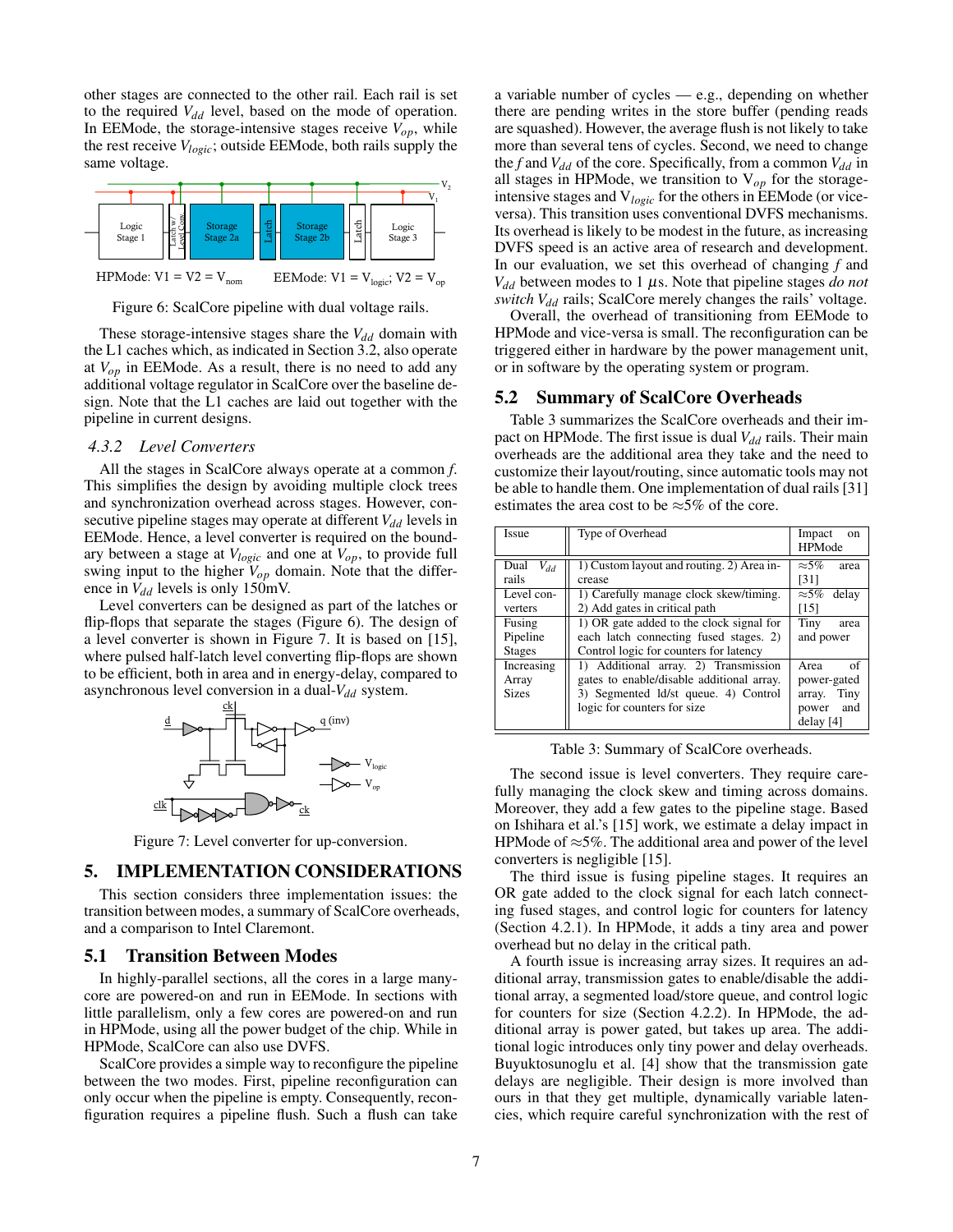the pipeline. In our case, we only have two configurations, and the large one has ample timing slack. Similarly, Park et al.'s [34] segmented load/store queue is more involved because disambiguation can take a variable number of cycles, while ours always takes one cycle.

Finally, ScalCore introduces design complexity and verification costs, which are hard to quantify.

## 5.3 Comparison to Intel Claremont

Table 4 compares Intel's Claremont prototype [17, 38] to ScalCore. A main difference is that Claremont targets a very wide *Vdd* operating range (1.2V to 280mV) while ScalCore targets a more modest range (0.9V to 0.5V). As a result, Claremont uses more aggressive techniques, including manually prioritizing the placement of logic paths that have a high percentage of interconnect, or using two level-converters in series to bring the voltage to high *Vdd*.

| Trait           | Claremont                        | ScalCore                      |
|-----------------|----------------------------------|-------------------------------|
| $V_{dd}$ range  | Very wide: 1.2V to 280mV         | Wide: $0.9V$ to $0.5V$        |
| Focus           | Circuit techniques:              | Architectural techniques:     |
|                 | 1) Variation aware pruning       | 1) Separate $V_{dd}$ for mem- |
|                 | & beefing-up of cells.           | ory intensive pipe stages.    |
|                 | 2) Circuits optimized for        | 2) Fuse pipeline stages. 3)   |
|                 | reliability at ultralow $V_{dd}$ | Increase array sizes          |
| do-<br>$V_{dd}$ | 1 for the pipeline $+1$ for      | 1 for the memory intensive    |
| mains           | the L1                           | pipe stages and $L1 + 1$ for  |
|                 |                                  | the other pipe stages         |

Table 4: Comparing Intel Claremont to ScalCore.

Another difference is that Claremont's focus in on circuit techniques, while ScalCore's is on architectural techniques. Claremont includes variation-aware selective pruning and beefing-up of the standard cell library, and circuits optimized for reliability at ultralow  $V_{dd}$  — e.g., avoiding wide transmission-gate multiplexers and circuits with high transistor stacks. The result of needing to reach an ultralow *Vdd* is device area bloat.

ScalCore focuses on architectural techniques such as a separate *Vdd* for memory-intensive pipeline stages, fusing pipeline stages, and increasing array sizes.

Although the number of  $V_{dd}$  domains in both designs is the same, they are organized differently. Claremont has one domain for the pipeline and one for the L1; ScalCore has one for the memory-intensive pipeline stages plus the L1, and one for the rest of the pipeline stages.

# 6. IMPLICATIONS ON APPLICATIONS

## 6.1 Pipeline Stage Fusion

In EEMode, ScalCore can perform register access, renamedispatch, and LSU handling in one cycle each, rather than in two cycles each. In total, the pipeline depth reduces by three cycles for load/store instructions and by two cycles for others. This reduction has a few implications, as noted by Tullsen et al. [46]. First, it reduces the branch misprediction penalty by 2 cycles. Second, it results in fewer instructions from the mispredicted path in the pipeline, which saves energy and resources. Third, registers are now held for a shorter duration, reducing the contention for physical registers during renaming. Finally, reducing the LSU latency also helps

the optimistic issue of load-dependent instructions that assume a cache hit.

Overall, these effects result in an increase in the average IPC for a broad range of application types — especially for integer applications, which have more branches.

## 6.2 Bigger Structures

Increasing the sizes of the register file, load/store queue (LSQ), store buffer, and ROB enables an out-of-order core to extract more ILP/MLP and, therefore, boost performance. Traditionally, increasing LSQ size to exploit higher MLP results in additional pipeline stages, hurting the IPC. In Scal-Core, by operating the LSQ at *Vop*, we are able to increase the size and still keep the number of stages constant.

These changes improve the IPC for most applications, especially those that stress the current structures — e.g., memory intensive codes constrained by LSQ size, or FP applications with sizable ILP.

## 7. EVALUATION SETUP

To evaluate ScalCore, we use the SESC architectural simulator [37], modeling up to 16 4-issue out-of-order cores. We use McPAT for detailed energy calculation [25]. For a more accurate evaluation of dynamic and leakage energies, we model the L1 and L2 caches with CACTI [30]. Table 5 shows the parameters of the simulated architecture.

| Parameter                        | Value                                                                                                                            |
|----------------------------------|----------------------------------------------------------------------------------------------------------------------------------|
| Architecture                     | Up to 16 4-issue out-of-order cores at 22nm                                                                                      |
| Register file; ROB               | 128 regs; 128 entries                                                                                                            |
| Issue queue                      | 48 entries                                                                                                                       |
| Ld queue; St queue               | 48 entries; 32 entries                                                                                                           |
| Branch prediction                | Tournament predictor: bimodal (16K entry), gshare (16K)<br>entry) and selector (16K); 32-entry RAS; 4-way 2K-entry<br><b>BTB</b> |
| Functional units:                |                                                                                                                                  |
| 2 integer ALU                    | 4-cycle Mult/Div, 1-cycle for rest                                                                                               |
| 2 LSU                            | 2 cycles                                                                                                                         |
| $2$ FPU                          | 1-cycle Add, 4-cycle Mult, 12-cycle Div                                                                                          |
| Private I-Cache                  | 64KB; 2way; 64B line; Round-trip (RT): 2cycles (HP-                                                                              |
|                                  | Mode) or 1 cycle (EEMode or any low- $V_{dd}$ design)                                                                            |
| Private D-Cache                  | 64KB; 4way; writeback (WB); 64B line; RT: 2cycles (HP-                                                                           |
|                                  | Mode) or 1 cycle (EEMode or any low- $V_{dd}$ design)                                                                            |
| Shared L <sub>2</sub>            | Per core: 1MB; 8way; WB; 64B line; RT to local bank:                                                                             |
|                                  | 8cycles (HPMode) or 6cycles (EEmode or low- $V_{dd}$ design)                                                                     |
| <b>DRAM</b> latency              | RT: 50ns                                                                                                                         |
| <b>Network</b>                   | 2D mesh with MESI directory-based protocol                                                                                       |
| EEMode-HPMode<br>change overhead | Pipeline flush + 1 $\mu$ s (for $V_{dd}$ and f change)                                                                           |

Table 5: Parameters of the simulated architecture.

Table 6 shows the *f* and *Vdd* for HPMode and EEMode. They were justified in Section 3.1. We have penalized the *f* of our HPMode by 5%, due to the delay overhead of Scal-Core in Table 3. Note that the cache latencies in cycles in Table 5 are higher in HPMode than in EEMode (and all of the low- $V_{dd}$  designs that we will analyze). This is because the core's *f* is different. Finally, in EEMode and all of the low- $V_{dd}$  designs, caches operate at the higher  $V_{op}$ =0.65V to improve efficiency, as suggested in [9].

| HPMode $ V_{dd} = V_{nom} = 0.9V$ ; $f = 3.3$ GHz /* 5% penalty as per Table 3 */ |
|-----------------------------------------------------------------------------------|
| EEMode   $V_{logic}$ =0.50V for logic and $V_{op}$ =0.65V for storage; f=0.6GHz   |

Table 6: HPMode and EEMode design points.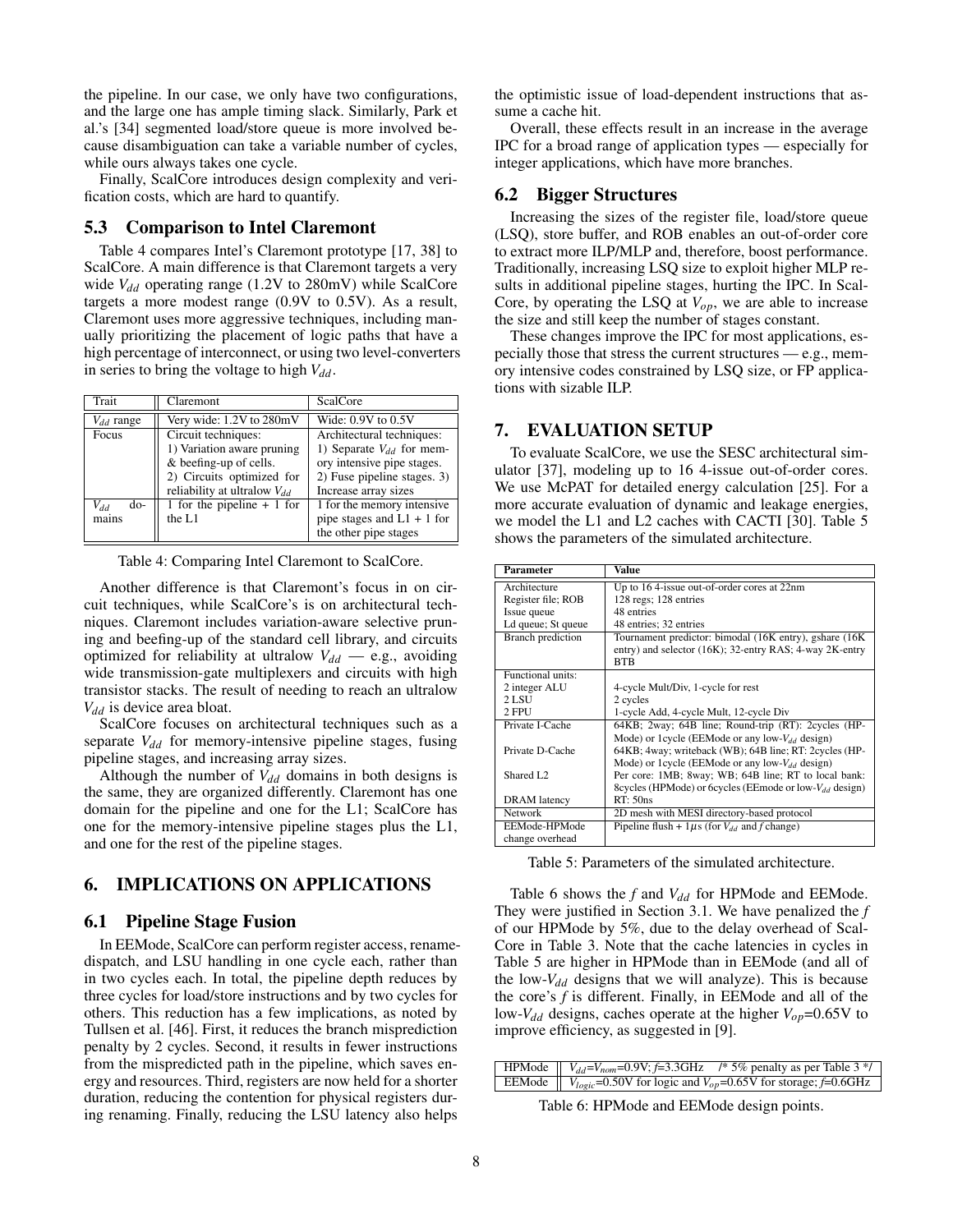## 7.1 Design Configurations

We evaluate several configurations operating at low*Vdd*, as shown in Table 7. First, *DVFS+* is the most energy-efficient voltage-frequency setting that we assume an aggressive DVFS can reach. It operates the whole pipeline at  $V_{dd} = V_{min} = 0.6$ V, and *f*=0.9GHz. In addition, the caches operate at the more energy efficient *Vop*=0.65V (like all the other designs in the table) — hence, the suffix "+". This is the  $V_{dd}$  domain arrangement of Dreslinski et al. [9] and Claremont [17, 38], although the actual  $V_{dd}$  levels are different.

| Config.     | <b>Parameters</b>                                                                      |
|-------------|----------------------------------------------------------------------------------------|
| $DVFS+$     | Whole pipeline at $V_{dd} = V_{min} = 0.60 \text{V}; f = 0.9 \text{GHz}$ . /* Uses the |
|             | $V_{dd}$ domain arrangement of Dreslinski et al. [9] and Clare-                        |
|             | mont [17, 38] */                                                                       |
| Pipe2Vdd    | Pipe logic at $V_{lopic}$ =0.50V and pipe storage at                                   |
|             | $V_{dd}$ = $V_{min}$ =0.60V; f=0.6GHz. /* Storage not fast enough to                   |
|             | exploit the speed difference */                                                        |
| SC:         | Pipe logic at $V_{logic}$ =0.50V and pipe storage at $V_{dd}$ =                        |
|             | $V_{on}$ =0.65V; $f$ =0.6GHz. /*ScalCore EEMode variations*/                           |
| SCsp1       | $Reg = 1$ cycle latency                                                                |
| SCsp2       | Reg. alloc, $LSU = 1$ cycle latency                                                    |
| <b>SCsz</b> | Reg. LSQ, store buff, $ROB = 1.5x$ size                                                |
| <b>SCmx</b> | Reg. alloc = 1 cycle lat; LSQ, store buff, $ROB = 1.5x$ size                           |

Table 7: Configurations explored in low *Vdd*.

*Pipe2Vdd* adds a dual *Vdd* domain in the pipeline: it sets  $V_{logic}$ =0.50V for the logic stages, and  $V_{dd}$ = $V_{min}$ =0.60V for the storage stages. However, storage is not fast enough to exploit the speed difference with logic. *f* is 0.6GHz.

Next, *SC* creates ScalCore by keeping  $V_{logic} = 0.50V$  for the logic stages but increasing  $V_{dd} = V_{op} = 0.65V$  for the storage stages. *f* remains at 0.6GHz. We have four variations with different hardware support. First, *SCsp1* and *SCsp2* (for speed) reduce latencies by fusing pipeline stages. Specifically, SCsp1 fuses the two stages in the register file access into one. SCsp2 augments SCsp1 by also fusing the two stages in the allocation and the two in the LSU into one each.

*SCsz* (for size) keeps the pipeline unchanged but increases the sizes of the register file, LSQ, store buffer, and ROB. We have evaluated different amounts of size increases. Given our limited space, we present data for only one size, which delivers one of the best tradeoffs between energy and performance. The design is for 1.5x structure sizes. It can be shown that other sizes are less cost-effective or only marginally more cost-effective.

*SCmx* (for mixed) combines fusing stages and increasing structure sizes. Specifically, it fuses the two stages in the register file access into one, and the two in the allocation into one. It sets the sizes of the LSQ, store buffer, and ROB to 1.5x their original sizes. Note we can only increase either the speed or the size of a given unit at a time.

All of these low-*Vdd* designs have the same low cache latencies in cycles as ScalCore's EEMode. The values were shown in Table 5.

At *Vnom*, we evaluate *HPMode* (our ScalCore) and *HPRef* (state-of-the art, like *HPMode* but without the 5% *f* penalty).

## 7.2 Applications & Metrics

We evaluate the architectures with a variety of parallel applications. From SPLASH-2, we use Barnes (16K particles),  $Cholesky(tk29.0), FFT(2^{20}), FMM(16K), LU(512x512), Ra$ diosity(batch), and Radix(2M keys). From PARSEC, we use

Blackscholes (sim medium), Fluidanimate (sim small), and Streamcluster (sim small). From NAS, we use BT, LU, and SP (all W size). We run each application to completion.

Our metrics are execution time, energy consumption (E), and energy-delay product (ED). In our evaluation, we start by comparing the different ScalCore EEMode configurations to *HPRef*, *DVFS+*, and *Pipe2Vdd*. We do it in an environment with a fixed power, and one with no power constraints. In both cases, we run the SPLASH-2 and PARSEC codes and do not change configurations dynamically. Then, we consider the environment with the fixed power again, and allow changing the configurations dynamically. In this case, we run the NAS codes. In each NAS code, we prevent the parallelization of some parts so that the serial section takes ≈30% of the total execution time.

# 8. EVALUATION

# **Environment with a Fixed Power**

We compare the different ScalCore EEMode configurations, *HPRef*, *DVFS+*, and *Pipe2Vdd* for a fixed amount of power. To do this, we note that the power consumption of a single *HPRef* core and its caches is  $\approx$ 12W. Then, each of the other configurations can have as many cores as needed to get to  $\approx$ 12W. Figure 8 shows, for each configuration, the power consumed and the number of cores that can execute. From the figure we see that, for our applications, for the power of one *HPRef* core (*1-HPRef*), we can run one *HP-Mode* core (*1-HPMode*), or eight *DVFS+* cores (*8-DVFS+*), or 16 *Pipe2Vdd* cores (*16-Pipe2Vdd*), or 16 cores under the various ScalCore EEMode configurations (*16-SC\**).



We now take these designs and compare their execution time, total E, and ED product running the applications. Figure 9 shows, for each design, the execution time of each application and the average. In each application, the bars are normalized to *16-Pipe2Vdd*.

We consider first the different ScalCore designs. We see that all of its variants reduce the execution time over *16- Pipe2Vdd*. The gains come from the increase in the*Vdd* of the storage structures in the pipeline, and the resulting pipeline reconfiguration. Most of the applications show higher gains due to a reduction in the latency (*16-SCsp1* and *16-SCsp2*) than due to an increase in the size of the structures (*16-SCsz*). This is because applications typically exhibit sensitivity to branch misprediction penalty and load-to-use delay, both of which are reduced in the *16-SCsp\** designs. However, for these applications, the additional changes going from *16- SCsp1* to *16-SCsp2* have minimal impact, as they are hidden by other effects such as pipelining and inter-thread synchronization. In addition, applications that exhibit higher levels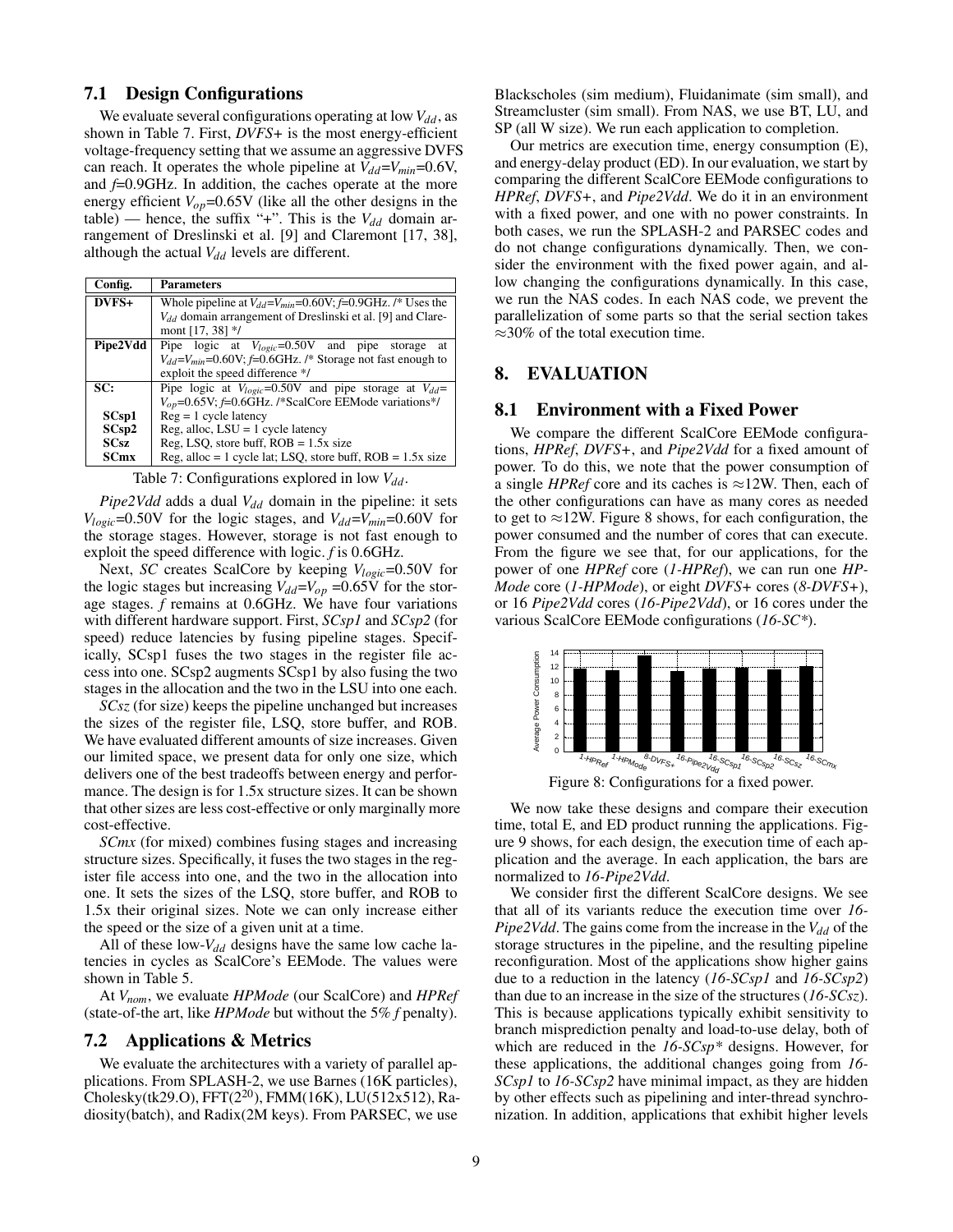

Figure 11: Energy-delay product of different designs with the same power normalized to *16-Pipe2Vdd*.

of MLP/ILP can also take advantage of bigger structures (*16- SCsz*). Overall, *16-SCmx* performs the best, as it provides a latency reduction of 2 cycles for all instructions, and also bigger structures for applications that can benefit from them.

Looking at the aggressive DVFS (*8-DVFS+*), we see that, despite having a frequency advantage, it performs much worse than *16-SCmx*. This is due to its lower number of cores. The high performance designs (*1-HPRef* and *1-HPMode*) perform even worse, and they are practically identical.

Overall, for our programs, which try to represent the load in large manycores, *16-SCmx* reduces the execution time by an average of 31% relative to *8-DVFS+*, and by 15% relative to *16-Pipe2Vdd*. These are substantial reductions.

Figure 10 shows the energy consumed by all the designs. The figure is organized as the previous one, except that the bars are broken down into the contributions of core, L1, and L2. Since this experiment is done at approximately constant power, the bars in Figure 10 roughly follow those of Figure 9. From the figure, we also see that, going from *Pipe2Vdd* to *SC\**, there are good savings in L2 energy. This is mostly leakage eliminated by finishing the application earlier — even though the storage structures in the pipeline use a higher *Vdd*

in *SC\**.

Overall, the best design (*16-SCmx*) reduces the energy consumption by an average of 48% relative to *8-DVFS+*, and by 13% relative to *16-Pipe2Vdd*.

Finally, we consider the ED product. Figure 11 shows the ED product for all the designs. We see that most of the Scal-Core EEMode designs provide substantial ED product reductions. *16-SCmx* reduces the ED product by an average of 60% relative to *8-DVFS+*. We can see that not even this aggressive DVFS level can get close to the efficiencies delivered by ScalCore. Moreover, *16-SCmx* reduces the ED product by an average of 23% relative to *16-Pipe2Vdd*. Note that *16-Pipe2Vdd* is already very energy efficient, with its separation of voltage rails for pipeline logic and storage structures. These results provide a strong motivation for ScalCore.

## 8.2 Environment without Power Constraints

We now repeat the previous experiments without imposing any power constraint. All the configurations run with 16 cores and, as a result, the power consumption is very different. Figure 12 shows the execution time organized like in Figure 9. The names of the designs do not include the core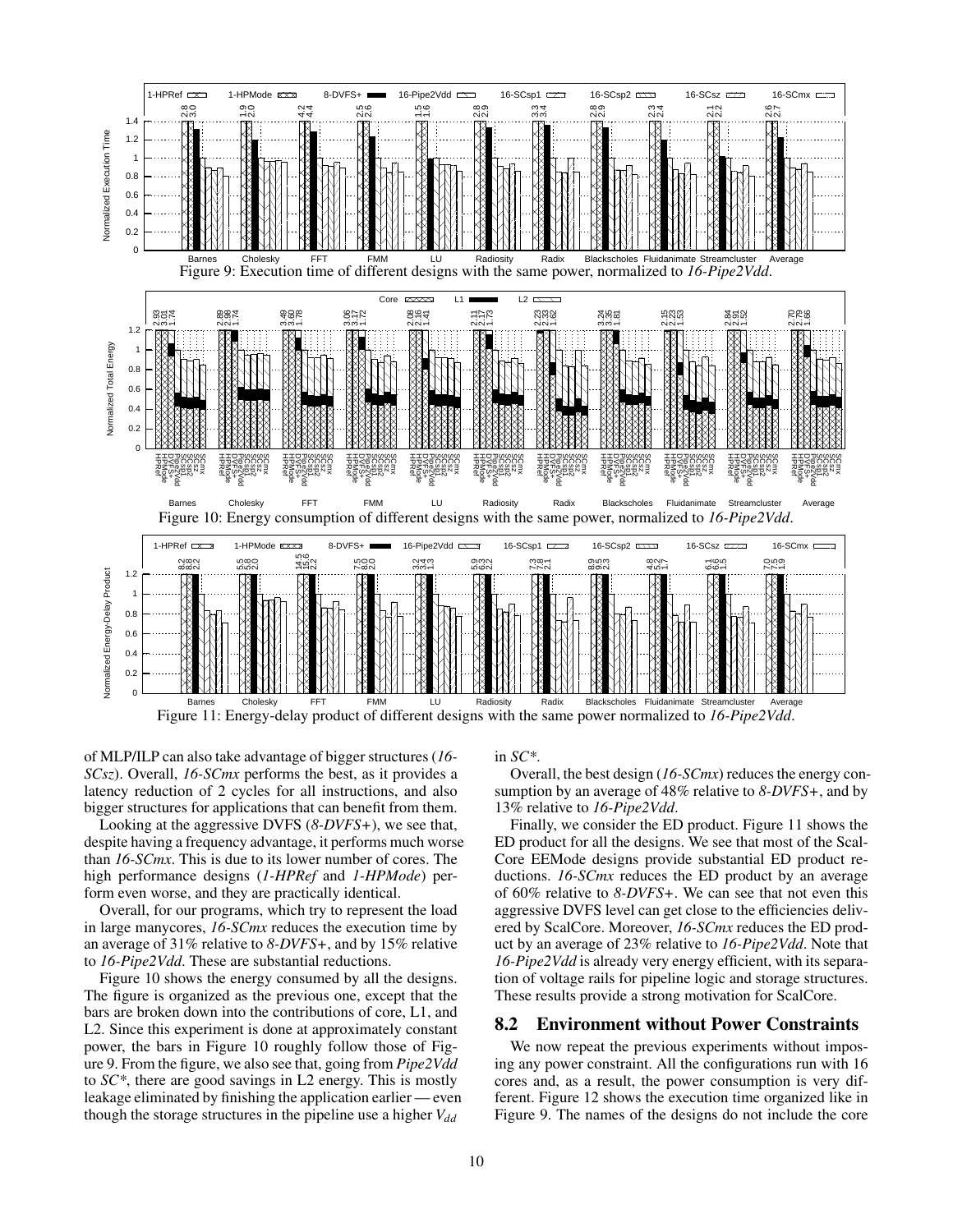

count anymore. Note that, in the figure, *DVFS+* and, especially, *HPRef* and *HPMode* are faster than *SC\**. Also, Figure 13 shows the resulting ED products of the different designs. Thanks to the faster execution of *HPRef* and *HPMode*, their ED is now substantially lower than *SCmx*. However, the ED of *DVFS+* is still higher than *SCmx*.

Unfortunately, these execution time improvements of *HPRef*, *HPMode*, and *DVFS+* come at a *staggering power cost*. Indeed, extrapolating from Figure 8, we can see that each *HPRef* and *HPMode* core consumes ≈16x the power of a *SCmx* core. In addition, a *DVFS+* core consumes over 2x the power of a *SCmx* core. Consequently, in practice, this much power may not be available in the chip, and some of the cores under *HPRef*, *HPMode*, and *DVFS+* may be powered down, becoming dark silicon. In fact, *HPRef* and *HPMode* cores are most effective when executing mostly-serial codes, where a few cores can use all the chip power budget. This motivates the next section.

# 8.3 Dynamically Changing Configurations

To deliver the most energy-efficient execution, ScalCore can dynamically reconfigure. Hence, in this section, we impose the same power limit as in Section 8.1, but allow Scal-Core to dynamically reconfigure between the *SCmx* EEMode and HPMode. Recall that HPMode is penalized with a 5% *f* reduction relative to *HPRef*. At any point, any unused cores are power gated. We call the design *Dyn-SC*.

We run the NAS applications, where an application executes a series of parallel loops and serial sections. We instrument the applications, so that ScalCore transitions to 16 *SCmx* cores before entering a loop, and transitions to one *HPMode* core after finishing the loop. This setup models support for program hints that directly invoke the power management unit. The analysis of more advanced interfaces to trigger the reconfiguration is beyond our scope.

We compare *Dyn-SC* to the best reconfigurable design that uses conventional processors. Such design dynamically switches between one *HPRef* core outside loops (a very high performance core without any *f* penalty) and 8 *DVFS+* cores in the

loops (a very aggressive DVFS that sets  $V_{dd}$  to 0.6V). We call this design *Dyn-HPRef/8-DVFS+*. Such design is free of any ScalCore modifications.

As a reference, we also compare to three other designs. One is a single HPRef core all the time (*1-HPRef*). A second one is 16 SCmx cores all the time (*16-SCmx*). The third one is a reconfigurable environment that transitions between one HPMode core outside loops and 16 Pipe2Vdd cores in the loops (*Dyn-HPMode/16-Pipe2Vdd*). This is a design that includes some of the ideas of ScalCore, but not all. Specifically, it includes two  $V_{dd}$  domains in the pipeline and, hence, level converters. However, it does not include ScalCore's pipeline stage fusing or storage structure resizing.

Figure 14 shows the execution time, energy consumed, and ED product for the five designs. For each metric, the bars correspond to the average of the three NAS applications and are normalized to *16-SCmx*.



Figure 14: Dynamically reconfiguring ScalCore.

*Dyn-SC* provides the lowest execution time and the lowest ED product. It does not deliver the lowest energy because it runs a high-performance core during the serial sections. Instead, *16-SCmx* consumes less energy; however, it is slower. Compared to *16-SCmx*, *Dyn-SC* reduces the execution time and the ED by 28% and 15%, respectively, at the cost of 19% more energy. This is a very favorable tradeoff.

*Dyn-SC* is much better than *Dyn-HPRef/8-DVFS+* and substantially better than *Dyn-HPMode/16-Pipe2Vdd*. The comparison of *Dyn-SC* to *Dyn-HPMode/16-Pipe2Vdd* shows the impact of ScalCore's pipeline stage fusing and storage struc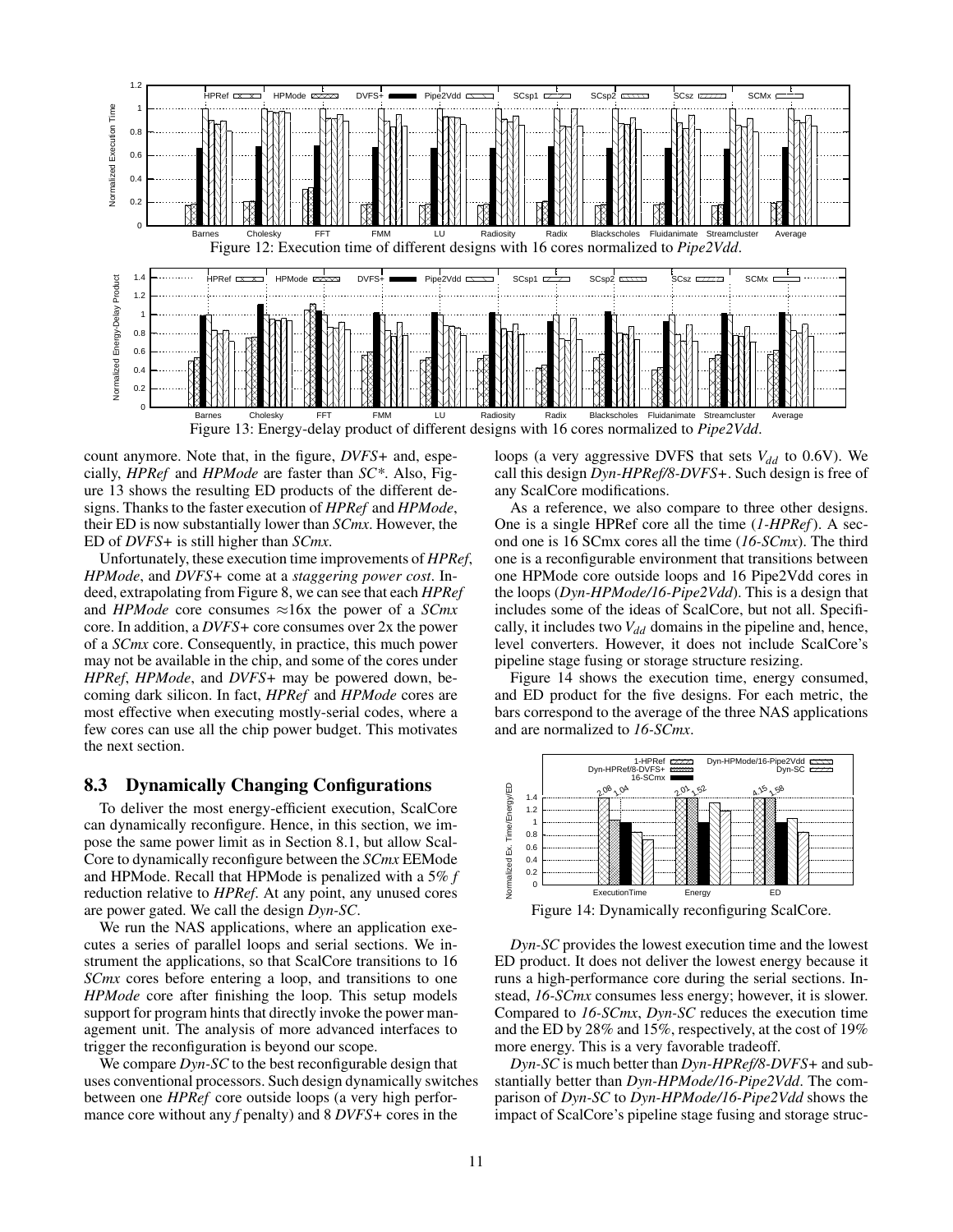ture resizing, over simply having two *Vdd* domains in the pipeline. We can see that *Dyn-SC* reduces the execution time, energy, and ED of *Dyn-HPMode/16-Pipe2Vdd* by 14%, 10%, and 21%, respectively. Hence, both contributions of the Scal-Core design, namely dual *V*<sup>*dd*</sup> domains in the pipeline, and the resulting pipeline stage fusing and structure resizing, are beneficial.

The transition overhead between modes in *Dyn-SC* is negligible because of the relatively low frequency of transitions. Specifically, *Dyn-SC* performs 6-32 transitions in 130-700 million cycles. Overall, ScalCore with dynamic reconfiguration is a very attractive design for applications that change phases.

# 9. RELATED WORK

There are prior works on variable-latency pipelines. For example, when process variation makes a pipeline stage too slow, ReCycle [45] uses cycle-time stealing between stages, and ReVIVaL [26] makes a transparent latch opaque. On the other hand, Collapsible Pipelines [16] dynamically make a latch transparent when there is a bubble in the pipeline. Pipeline Stage Unification [42] combines every two or every four pipeline stages when the frequency is low. In this paper, we focus only on combining storage-intensive stages under dual-*Vdd* pipelines. Another variable latency pipeline technique is GALS [41, 48]. GALS operates different stages at different *f*, while we keep the same *f* for all stages.

Many works propose reconfigurable architectures that adapt to resource occupancy (e.g., [1, 24, 35]). The goal is to improve either performance or power efficiency. While these ideas are similar to ours, we apply the changes only to adapt to a low-*Vdd* mode, and have only two settings. In general, these techniques and our work are complementary.

There is past work on dual-*Vdd* architectures. Dreslinski et al. [9] apply a different *Vdd* to the core and to the caches. The same approach is followed in the Intel Claremont prototype [17, 38]. A detailed comparison to Claremont is provided in Section 5.3. Miller et al. [28, 29] provide two *Vdd* rails and allow a core to dynamically switch between them. In the presence of process variation, this technique hides speed heterogeneity and tolerates slow functional units. Our work is different in that different stages of the same pipeline have different *V<sub>dd</sub>s*. In addition, pipeline stages do not switch between *Vdd* rails; ScalCore merely changes the rails' *Vdd*.

# 10. CONCLUSION

The goal of this paper was to design a voltage scalable core — namely, one that can work in high-performance mode (HPMode) at nominal  $V_{dd}$ , and in a very energy-efficient mode (EEMode) at low *Vdd*. ScalCore introduces two ideas to operate energy-efficiently in EEMode. First, it applies two low  $V_{dd}$ s to the pipeline: one to the logic stages ( $V_{logic}$ ) and a higher one to the storage-intensive stages. Second, it increases the low  $V_{dd}$  of the storage-intensive stages ( $V_{op}$ ) even further and exploits the speed differential to the logic ones by either fusing storage-intensive stages or increasing the size of storage structures in the pipeline. Simulations of 16 cores show that a design with ScalCores in EEMode is much more energy-efficient than one with conventional cores and aggressive DVFS: for approximately the same power consumption, ScalCores reduce the average execution time of programs by 31%, the energy consumed by 48%, and the *ED* product by 60%. In addition, dynamically switching between EEMode and HPMode is very effective: it reduces the average execution time and *ED* product by an additional 28% and 15%, respectively, over running in EEMode all the time.

# 11. REFERENCES

- [1] D. H. Albonesi, R. Balasubramonian, S. G. Dropsho, S. Dwarkadas, E. G. Friedman, M. C. Huang, V. Kursun, G. Magklis, M. L. Scott, G. Semeraro, P. Bose, A. Buyuktosunoglu, P. W. Cook, and S. E. Schuster, "Dynamically Tuning Processor Resources with Adaptive Processing," *Computer*, December 2003.
- [2] I. Burcea and A. Moshovos, "Phantom-BTB: A Virtualized Branch Target Buffer Design," in *International Conference on Architectural Support for Programming Languages and Operating Systems*, March 2009.
- [3] T. Burd, T. Pering, A. Stratakos, and R. Brodersen, "A Dynamic Voltage Scaled Microprocessor System," in *International Solid-State Circuits Conference*, February 2000.
- [4] A. Buyuktosunoglu, D. Albonesi, S. Schuster, D. Brooks, P. Bose, and P. Cook, "A Circuit Level Implementation of an Adaptive Issue Queue for Power-Aware Microprocessors," in *Great Lakes Symposium on VLSI*, March 2001.
- [5] L. Chang, D. J. Frank, R. K. Montoye, S. J. Koester, B. L. Ji, P. W. Coteus, R. H. Dennard, and W. Haensch, "Practical Strategies for Power-Efficient Computing Technologies," *Proceedings of the IEEE*, February 2010.
- [6] G. Chen, D. Sylvester, D. Blaauw, and T. Mudge, "Yield-Driven Near-Threshold SRAM Design," *IEEE Transactions on VLSI Systems*, November 2010.
- [7] H. D. Cho, K. Chung, and T. Kim, "Benefits of the big.LITTLE Architecture," February 2012, Samsung White Paper. [Online]. Available: http://www.arm.com/files/downloads/Benefits\_of\_the\_ big.LITTLE\_architecture.pdf
- [8] R. Dreslinski, M. Wieckowski, D. Blaauw, D. Sylvester, and T. Mudge, "Near-Threshold Computing: Reclaiming Moore's Law Through Energy Efficient Integrated Circuits," *Proceedings of the IEEE*, February 2010.
- [9] R. Dreslinski, B. Zhai, T. Mudge, D. Blaauw, and D. Sylvester, "An Energy Efficient Parallel Architecture Using Near Threshold Operation," in *International Conference on Parallel Architectures and Compilation Techniques*, September 2007.
- [10] M. Evers, P.-Y. Chang, and Y. N. Patt, "Using Hybrid Branch Predictors to Improve Branch Prediction Accuracy in the Presence of Context Switches," in *International Symposium on Computer Architecture*, May 1996.
- [11] A. Gonzalez, F. Latorre, and G. Magklis, "Processor Microarchitecture: An Implementation Perspective," *Synthesis Lectures on Computer Architecture*, December 2010.
- [12] P. Greenhalgh, "Big.LITTLE Processing with ARM Cortex-A15 & Cortex-A7," September 2011, ARM White Paper. [Online]. Available: http://www.arm.com/files/downloads/big\_LITTLE\_Final\_Final.pdf
- [13] S. Hsu, A. Agarwal, M. Anders, H. Kaul, S. Mathew, F. Sheikh, R. Krishnamurthy, and S. Borkar, "A 2.8GHz 128-Entry 152b 3-Read/2-Write Multi-Precision Floating-Point Register File and Shuffler in 32nm CMOS," in *Symposium on VLSI Circuits*, June 2012.
- [14] International Technology Roadmap for Semiconductors (ITRS), "ITRS 2012 Edition." [Online]. Available: http://www.itrs2.net.
- [15] F. Ishihara, F. Sheikh, and B. Nikolic, "Level Conversion for Dual-Supply Systems," *IEEE Transactions on VLSI Systems*, February 2004.
- [16] H. M. Jacobson, "Improved Clock-Gating Through Transparent Pipelining," in *International Symposium on Low Power Electronics and Design*, August 2004.
- [17] S. Jain, S. Khare, S. Yada, V. Ambili, P. Salihundam, S. Ramani, S. Muthukumar, M. Srinivasan, A. Kumar, S. Gb, R. Ramanarayanan, V. Erraguntla, J. Howard, S. Vangal, S. Dighe, G. Ruhl, P. Aseron,